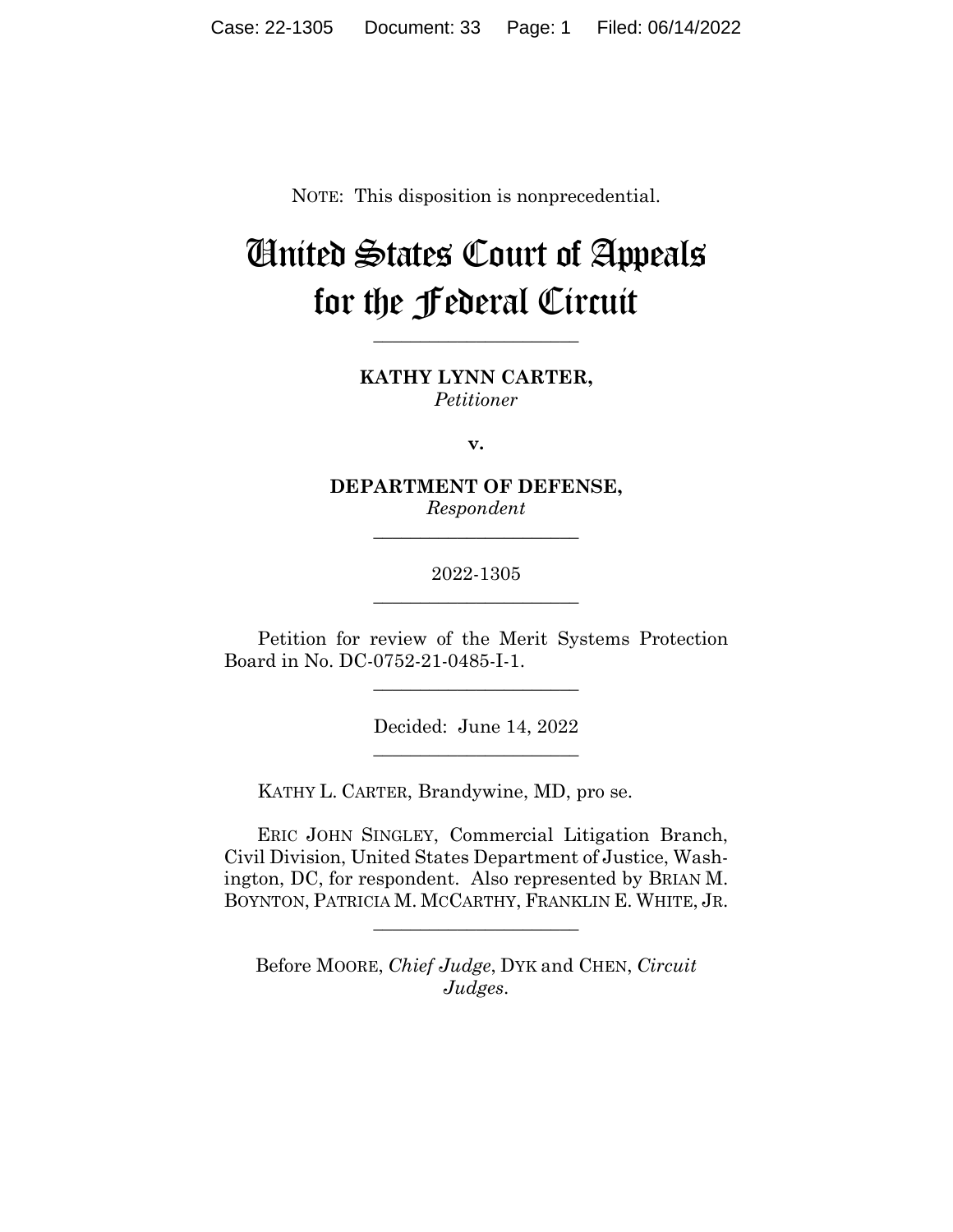### PER CURIAM.

Petitioner Kathy Lynn Carter appeals a decision by the Merit Systems Protection Board affirming the Department of Defense's (Defense) decision removing her from federal service for unauthorized absences and failure to follow instructions by refusing to perform telework during the novel coronavirus pandemic. *Carter v. Dep't of Def.,* No. DC-0752-21-0485-I-1, 2021 WL 5080549 (M.S.P.B. Oct. 28, 2021) (*Board Decision*) (Appx. 5–31).1 Ms. Carter requests reversal and reinstatement or adjustment of her retirement date.2 Pet. Br. at 16. Because we conclude that the Board's decision is supported by substantial evidence and is not arbitrary, capricious, an abuse of discretion, or contrary to law, we *affirm*.

## **BACKGROUND**

Before her removal, Ms. Carter was an Acquisition and Financial Support Specialist with Defense's Office of Net Assessment (ONA). Appx. 5; Appx. 250. In March 2020 and in response to the novel coronavirus pandemic, Ms. Carter was authorized for "Weather and Safety Leave." Appx. 214–15. Keith Walters, chief of staff for ONA, subsequently informed her that she could not remain on leave throughout the pandemic and arranged for her to telework—i.e., provided a laptop, network-access, a detailed outline of her duties and responsibilities, and necessary

<sup>1 &</sup>quot;Appx." citations herein refer to the appendix filed concurrently with Petitioner's brief. Additionally, because the reported version of the Board's decision is not paginated, citations are to the version of the Board decision included in the appendix—e.g., *Board Decision* at 1 can be found at Appx. 5.

<sup>2</sup> Prior to her removal, Ms. Carter submitted a request to retire, which Defense granted, and she retired effective June 3, 2021. Appx. 250.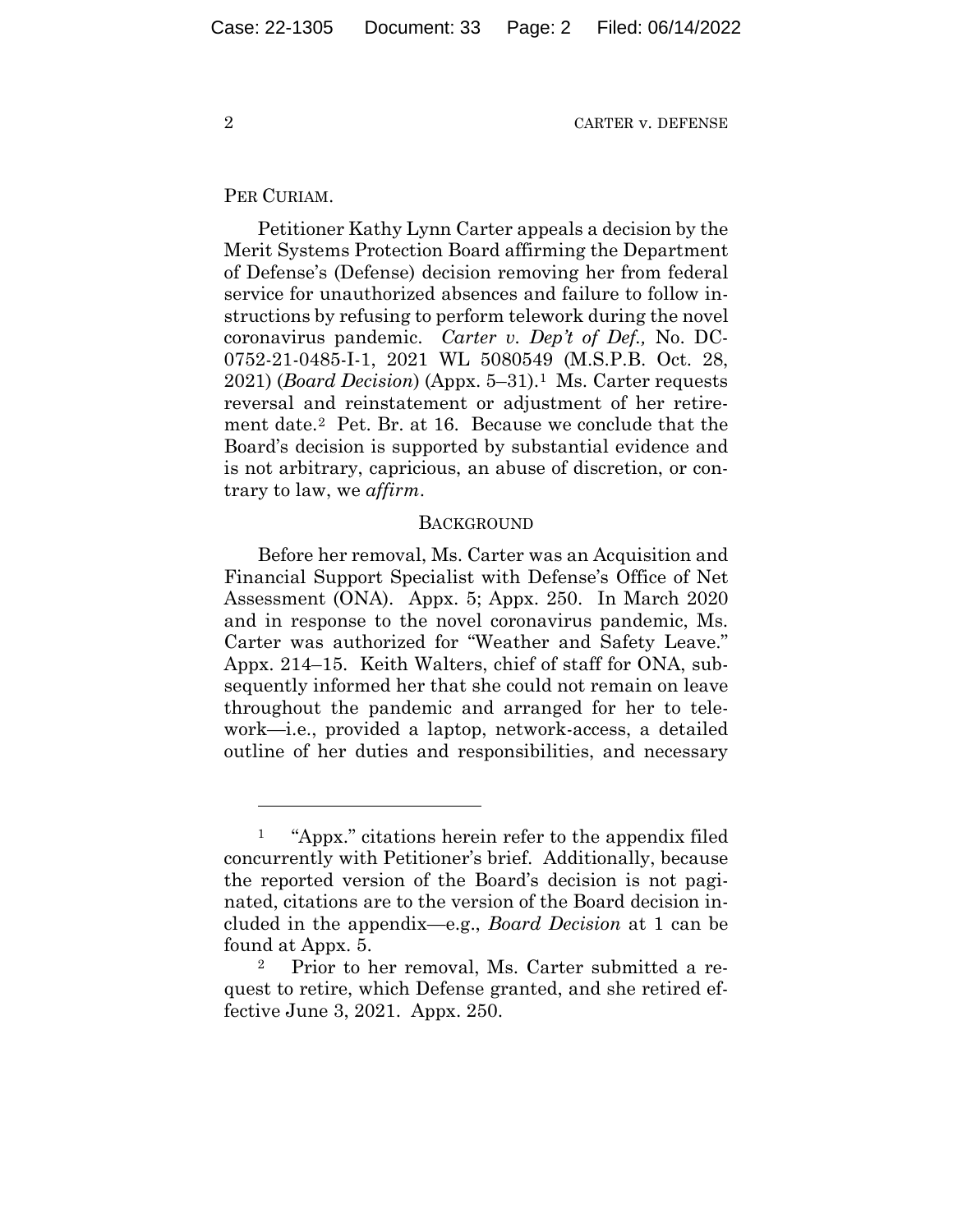teleworking resources and training. Appx. 78–93; Appx. 215. Ms. Carter, however, did not respond to Mr. Walters nor otherwise attempt to telework. Appx. 215.

On December 8, 2020, Mr. Walters notified her that she needed to complete required telework training no later than December 15, 2020, explained that she was required to begin teleworking on January 4, 2021, and stated that she was permitted to take some of her "197 hours of use/lose leave" but was not authorized to take administrative leave. Appx. 94. Ms. Carter responded to Mr. Walters the same day, stating:

Please stop asking about telework. Talk with Col Regan (prior chief of staff), my supervisor and you, I am no longer interest in telework agreement. Do not schedule annual leave. I am already on weather and safety leave.

Appx. 207. The next day, Mr. Walters issued a written memorandum notifying her that, effective January 4, 2021, she would not be authorized for Weather and Safety Leave, and would be required to report for duty via telework on that date pursuant to Defense's continuity of operations plan. Appx. 119. The memorandum again instructed her to complete the required telework training and informed her that failure to follow the procedures outlined in the notice would result in disciplinary action up to and including removal.3 Appx. 119–20.

Ms. Carter did not complete the required training or begin telework in accordance with Mr. Walters's memorandum email instructions. Appx. 204; Appx. 216. Consequently, Mr. Walters informed her on January 12, 2021,

<sup>3</sup> To the extent that Ms. Carter contends that she did not have prior notification of potential removal, *see* Pet. Br. at 10, the Walters memorandum provided such notice, *see* Appx. 119–20.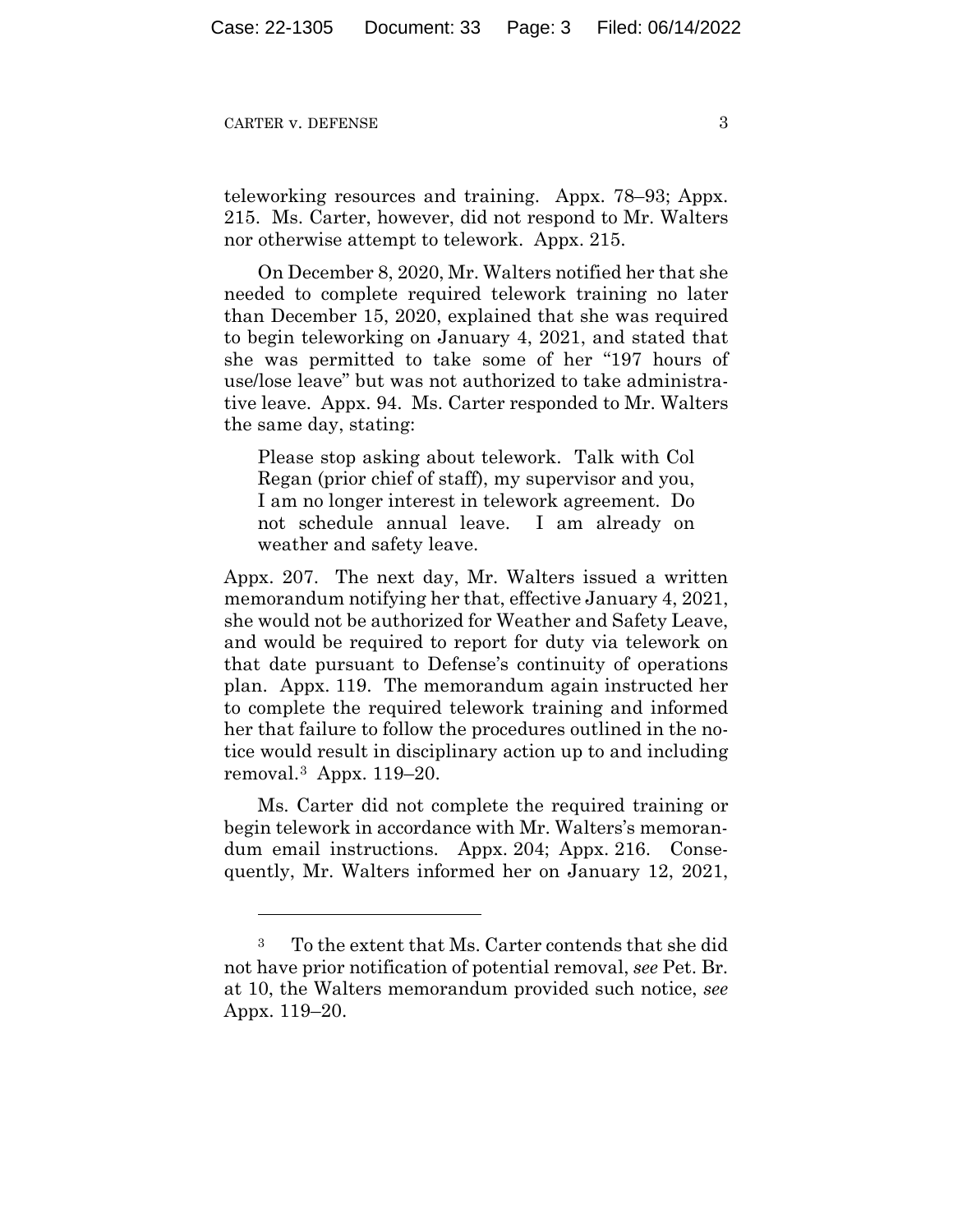that she was absent without leave (AWOL), retroactive as of January 4, 2021, the date upon which she was to begin teleworking.4 Appx. 204. Since Ms. Carter did not report for duty until February 4, 2021, her records reflected her AWOL status from January 4 through February 3, 2021. *See* Appx. 225; *see also* Appx. 105.

On April 7, 2021, Defense issued a "Notice of Proposed Removal" based on: (1) AWOL charges, with 21 supporting specifications corresponding to each day she did not report for telework duty, and (2) failure to follow instruction charges, with 23 supporting specifications corresponding to instructions to request approval for leave and to complete required telework training. Appx. 214; Appx. 216–20. Ms. Carter provided a written response on April 15, 2021, Appx. 103–05, and Defense issued a final decision on May  $21, 2021$ <sup>5</sup> ordering her removal effective June 4,  $2021$ , Appx. 223. Ms. Carter retired instead. Appx. 250.

On June 21, 2021, Ms. Carter appealed her removal to the Board. *Board Decision* at 1. On October 28, 2021, an administrative judge issued an initial decision on her appeal, which became the Board's final decision when she did not petition for Board review within 35 days. *See* 5 C.F.R. § 1201.113; *Board Decision* at 20. The Board found that Defense proved all of the charged misconduct by a preponderance of the evidence. *Id.* at 6–15. The Board rejected Ms. Carter's argument that Defense had no authority to compel her to telework, noting that Defense's written policies provided the necessary authorization. *Id.* at 16. The Board also rejected Ms. Carter's assertion that she did not

<sup>4</sup> To the extent that Ms. Carter contends that she was unaware that her AWOL status would be recorded, *see* Pet. Br. at 10, the record evidence indicates otherwise, *see* Appx. 204.<br><sup>5</sup> Defense subsequently amended its decision on May

<sup>24, 2021.</sup> Appx. 243.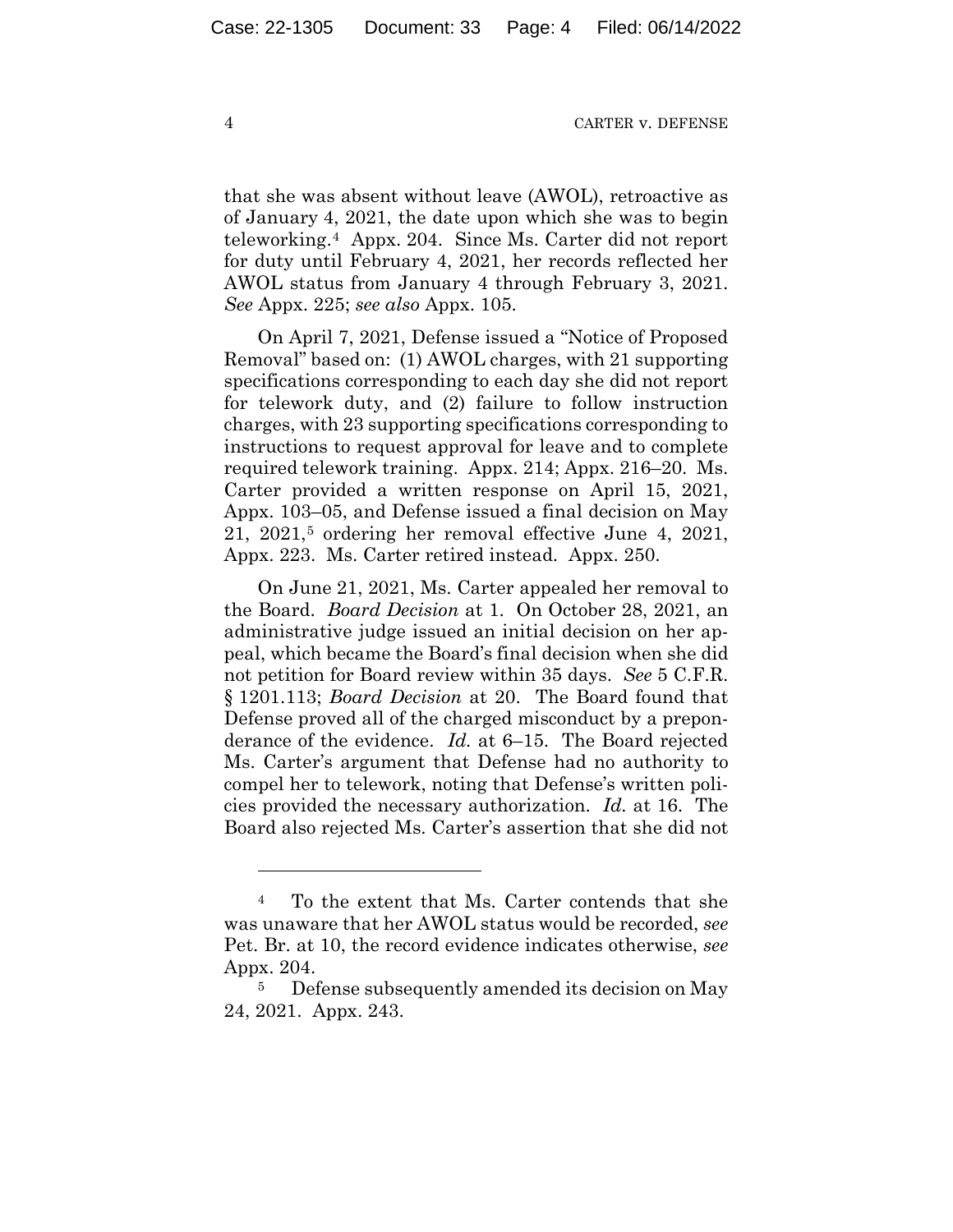receive notice to telework until February 3, 2021, as "incredible." *Id.* at 11. The Board found that it was "highly improbable" that Ms. Carter did not receive any of Mr. Walters many communications about the telework requirement via memorandum, phone calls, and email "as she had no problem communicating with him using these methods prior to December 8, 2020." *Id.* at 11–12. Instead, the Board found it was "probable that [Ms. Carter] simply refused to engage in any further conversations or communications with [Mr. Walters] regarding telework." *Id.*

The Board then concluded that Defense established the requisite nexus between Ms. Carter's actions and efficiency of service. *Id.* at 17. The Board reasoned that her AWOL status, which "by its very nature, disrupts the efficiency of the service," and "failure to follow instructions affect[ed] the agency's ability to carry out its mission." *Id.* Lastly, the Board reviewed Defense's consideration of the *Douglas* factors,<sup>6</sup> and concluded that Defense did not abuse its discretion in removing her from federal service as the penalty for her conduct. *Id.* at 18–19. The Board, therefore, affirmed Ms. Carter's removal. *Id.*

This appeal followed. We have jurisdiction pursuant to 5 U.S.C. § 7703(b)(1)(A) and 28 U.S.C. § 1295(a)(9).

#### DISCUSSION

## A

Our review of Board decisions is limited. *Whiteman v. Dep't of Transp.*, 688 F.3d 1336, 1340 (Fed. Cir. 2012). A final decision by the Board must be affirmed unless it is "(1) arbitrary, capricious, an abuse of discretion, or

<sup>6 &</sup>quot;*Douglas* factors" refers to the twelve factors articulated in *Douglas v. Veterans Admin.*, 5 M.S.P.B. 313 (1981), for an agency to consider when determining whether a penalty is appropriate.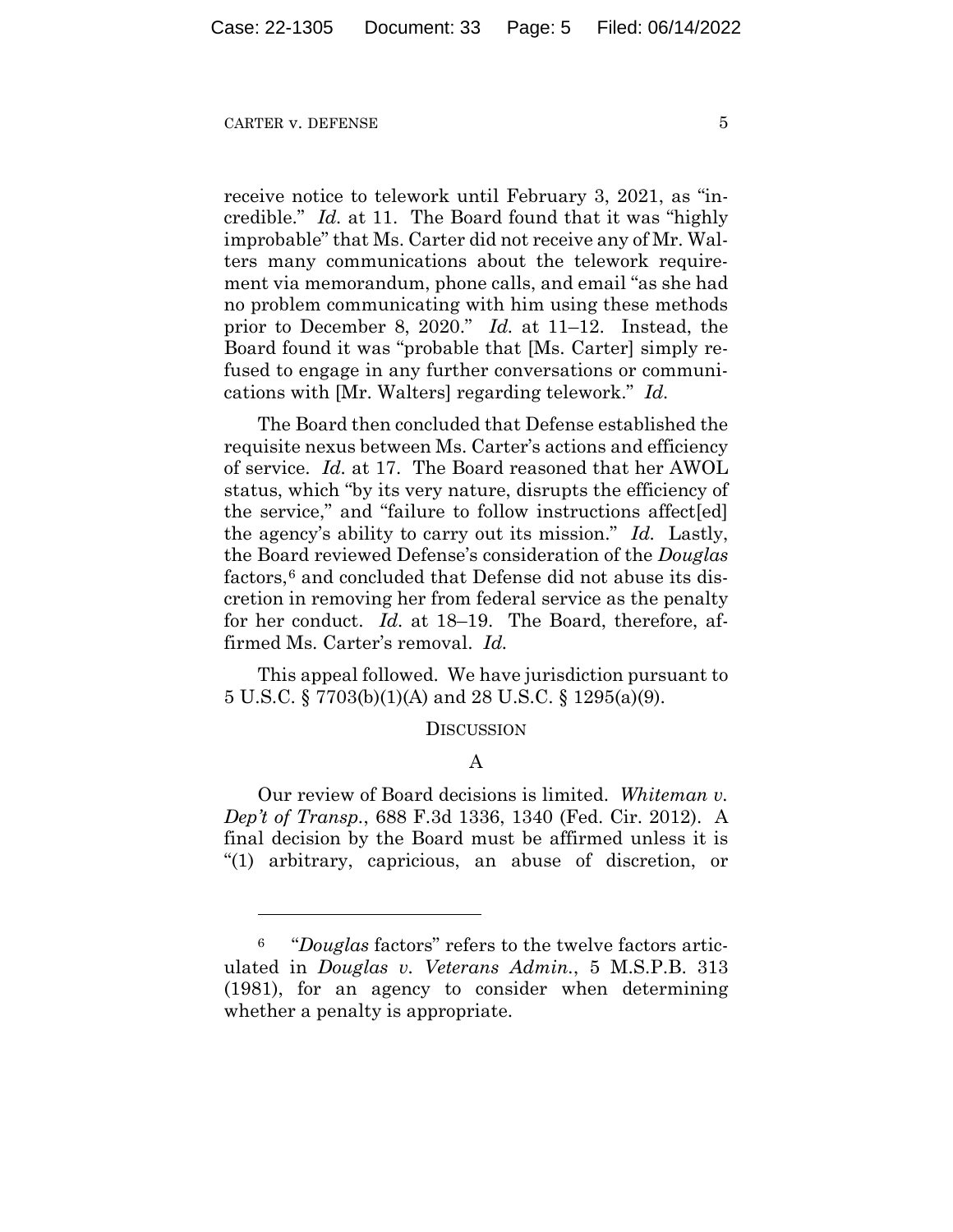otherwise not in accordance with law; (2) obtained without procedures required by law, rule, or regulation having been followed; or (3) unsupported by substantial evidence." 5 U.S.C. § 7703(c); *see also Bannister v. Dep't of Veterans Affs.*, 26 F.4th 1340, 1342 (Fed. Cir. 2022). We review the Board's legal determinations de novo and its factual findings for substantial evidence. *Archuleta v. Hopper*, 786 F.3d 1340, 1346 (Fed. Cir. 2015).

An agency must establish three things when it takes an adverse action against an employee: (1) that, by a preponderance of the evidence, the charged conduct occurred; (2) that there is a nexus between the conduct and efficiency of the service; and (3) that the penalty imposed was reasonable. *Bryant v. Nat'l Sci. Found.*, 105 F.3d 1414, 1416 (Fed. Cir. 1997).

B

Ms. Carter contends that Defense lacked legal authority to remove her for being AWOL from telework duty or for failing to follow instructions to telework because, under the Telework Enhancement Act, 5 U.S.C. §§ 6501 *et seq.* (TEA), she was not eligible for and could not be compelled to telework. Pet. Br. at 9, 11–14. We disagree.

The TEA requires government agencies to establish telework policies, determine telework eligibility, notify agency employees of their eligibility, provide teleworking training to eligible employees, and treat teleworkers no differently than non-teleworkers. *See* 5 U.S.C. §§ 6502(a), 6503(a). Before eligible employees participate in telework, the agency must enter into a written telework agreement with the eligible employee that "outlines the specific work" arrangement that is agreed to." *Id.* § 6502(b). Such teleworking policies and agreements notwithstanding, the TEA also requires agencies to "incorporate telework into the continuity of operations plan of that agency," *id.* § 6504(d)(1), "supersed[ing] any telework policy" "during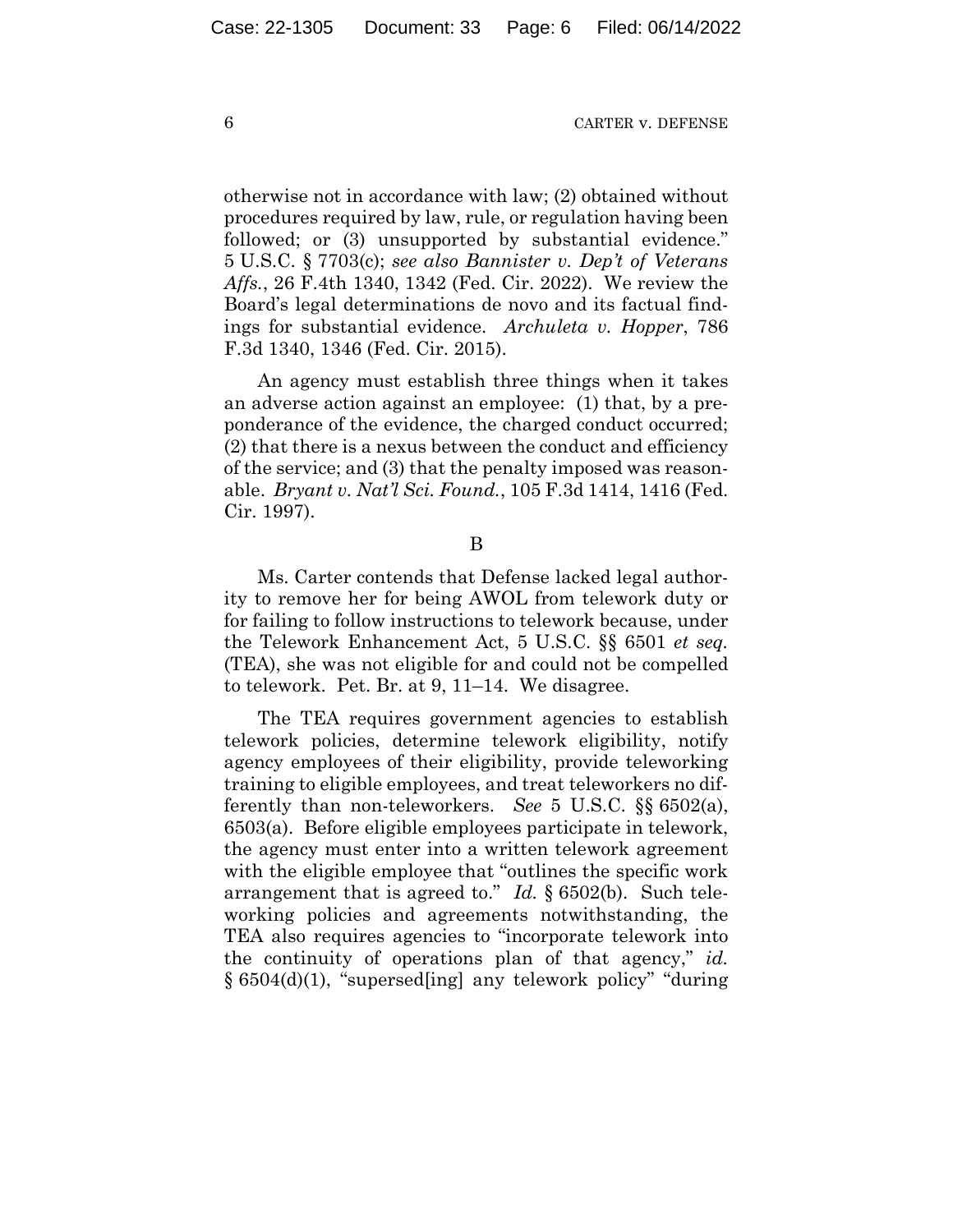any period that an executive agency is operating under a continuity of operations plan," *id.* § 6504(d)(2).

The Board correctly noted that, under established Defense policy, Defense employees typically cannot be ordered to telework unless their duties are designated mission-critical. *Board Decision* at 9; *see also* Appx. 150, Dep't of Defense, Instruction 1035.01, *Telework Policy*, Enclosure 3 § 2(f) (Apr. 7, 2020) (*Telework Policy*) ("Although use of telework is encouraged, employees cannot be ordered to telework, unless the employee's duties are designated as mission-critical and the employee is required to report to an alternative worksite or the employee's telework agreement addresses this requirement."); U.S. Off. of Pers. Mgmt., 2021 Guide to Telework and Remote Work in the Federal Government, at 14 (Nov. 2021) ("[T]he Act does not obligate an employee to participate in an agency telework program. Accordingly, employee participation in a telework program is voluntary.").

Although Ms. Carter's duties were not designated mission-critical, the Board correctly found that, in light of the novel coronavirus pandemic, Defense had authority to require her to telework pursuant to its continuity of operation (COOP) policies. *Board Decision* at 10–11, 16. Defense's COOP policies "supersede the telework policy" and provide that employees not normally eligible for telework may nonetheless be required to telework during a pandemic:

*Employees who are telework-ready* (i.e., approved and equipped for routine or situational telework) *who are not able to report* to their assigned office location *due to a government closure from* a natural or manmade emergency event (e.g., snow emergency, flood, hurricane, earthquake, wild fire, act of terrorism, *pandemic*) *will telework* each regularly scheduled work day during the emergency situation. Contingent upon supervisory approval,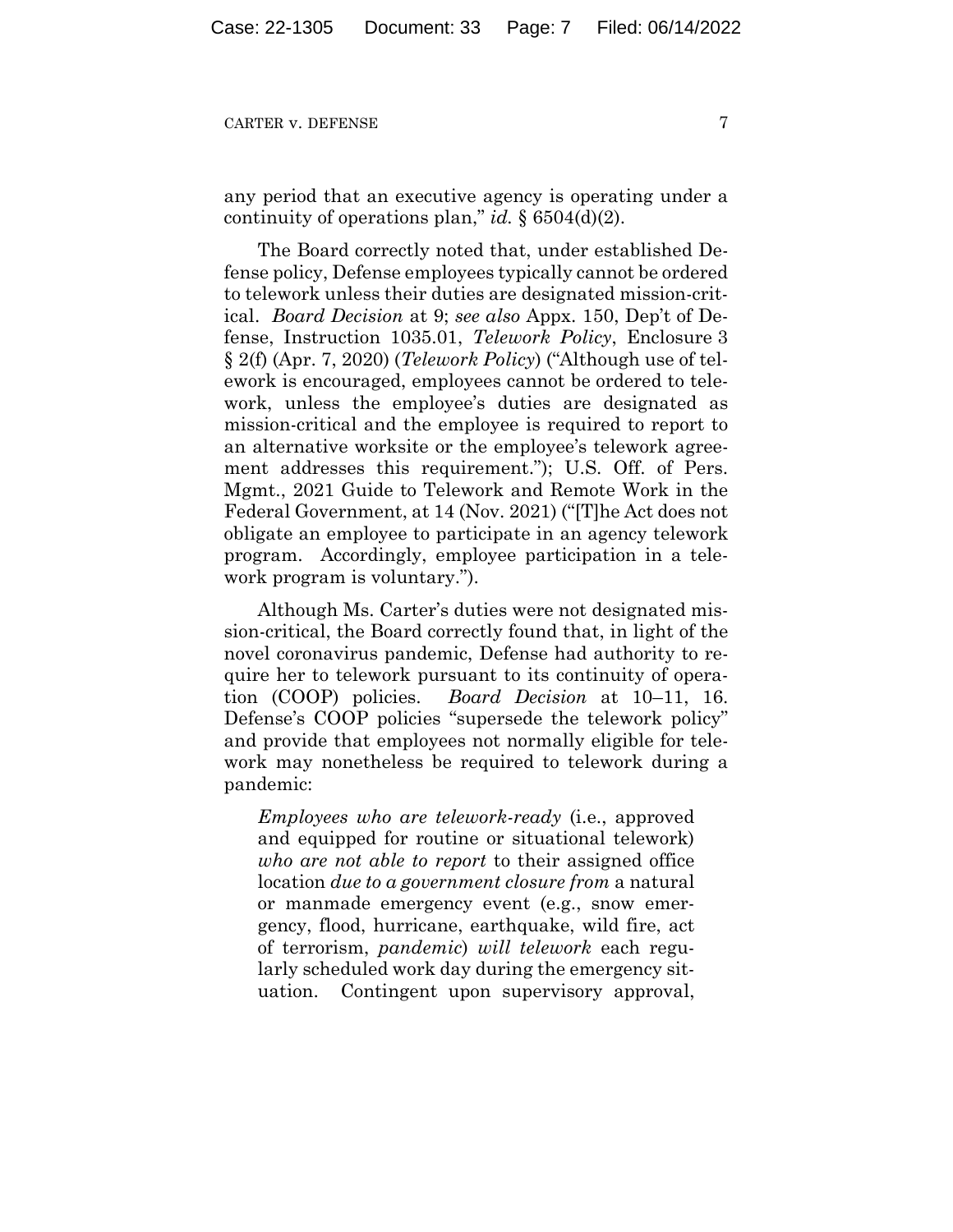telework-ready employees may telework when government offices are open with the option for unscheduled telework when weather conditions make commuting hazardous, or similar circumstances compromise employee safety. During any period that a WHS-serviced Component is operating under the COOP plan, that plan will *supersede the telework policy and the provisions of the telework agreement*.

\* \* \*

*In the event of a pandemic health crisis*, employees with COOP responsibilities, Service members, and employees who do not have COOP responsibilities but are trained and equipped to telework may be asked to telework to prevent the spread of germs. These employees or Service members should telework on a regular basis to ensure their proficiency and telework's effectiveness in continuing operations. *Employees or Service members in positions not typically eligible for telework should telework on a situational basis when feasible*.

Dep't of Defense, Dir. of Admin. & Mgmt., Admin. Instruction 117, *Telework Program*, Enclosure 3 §§ 8(f), (g)(3) (Mar. 31, 2015) (emphasis added); *see also* Appx. 157–58, *Telework Policy*, Enclosure 3 § 3(i)(1)–(2) ("During any period that a Component is operating under the COOP plan, that plan shall supersede the telework policy and the provisions of the telework agreement. . . . In the event of a pandemic health crisis, . . . . Employees or Service members in positions not typically eligible for telework should telework on a situational basis when feasible."). Ms. Carter admits that the novel coronavirus pandemic affected Defense's operations, Pet. Br. at 27, and she does not challenge the validity of Defense's COOP policies regarding emergency telework. Moreover, Defense's COOP policies are consistent with  $\S 6504(d)(1)$  and (2) of the TEA.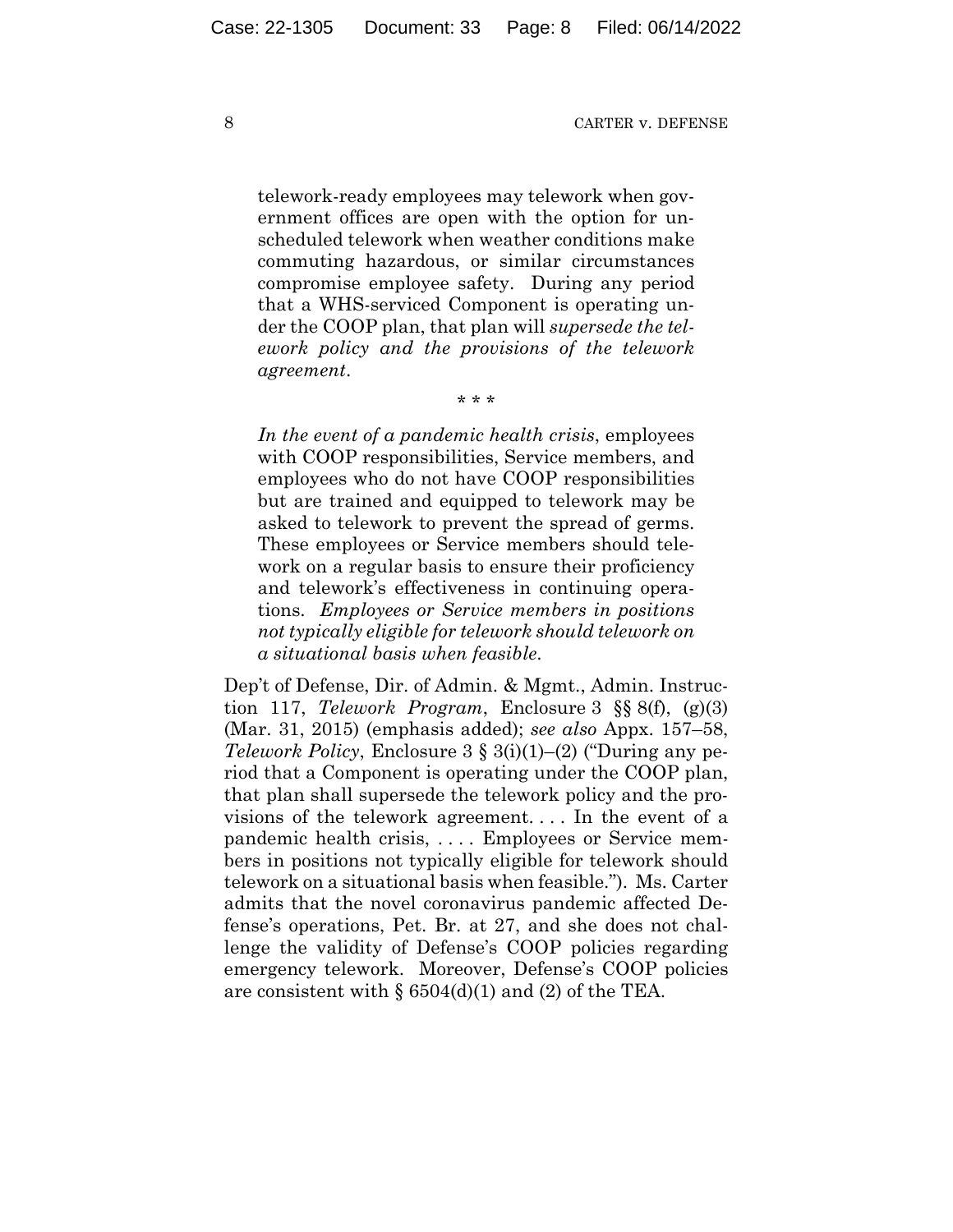The Board further observed that, consistent with agency policy, Defense initiated a continuity of operations plan in response to the novel coronavirus pandemic and provided Ms. Carter with the necessary equipment (i.e., laptop) and opportunities for training to work from her home (i.e., an approved location for Ms. Carter to perform work) so that she could telework on a situational basis. *See Board Decision* at 8–10, 16; *see also* Appx. 78–93; Appx. 168–69. After many months passed in which Ms. Carter declined requests to consider teleworking, she was instructed to commence telework on January 4, 2021, Appx. 119, and there is no dispute that she refused to and did not do so until February 4, 2021, Appx. 105. In view of this evidence, the Board's finding that Defense demonstrated by preponderance of evidence that Ms. Carter was AWOL from January 4 through February 3, 2021, and failed to follow instructions to report for telework duty was not arbitrary, capricious, an abuse of discretion, or otherwise not in accordance with law.

Regarding nexus, our review is limited by statute to whether the Board's affirmance meets the statutory criteria. 5 U.S.C. § 7703(c). We hold in this case that it does.

An employee's AWOL status, "by its very nature, disrupts the efficiency of the service," and is therefore a proper basis for removal. *See Davis v. Veterans Admin.*, 792 F.2d 1111, 1113 (Fed. Cir. 1986) (holding that "any sustained charge of AWOL is inherently connected to the efficiency of the service"); *see also Bryant*, 105 F.3d at 1417 (noting that, since *Davis*, "both this court and the Board have routinely held that the nexus between the charged offense and the efficiency of the service is automatic when the charged offense is AWOL"). Additionally, there is a direct relationship between service efficiency and an agency's rules and regulations regarding attendance and authorized absences because an employee's failure to follow such instructions inherently affects the agency's ability to carry out its mission. Accordingly, the Board did not err in concluding that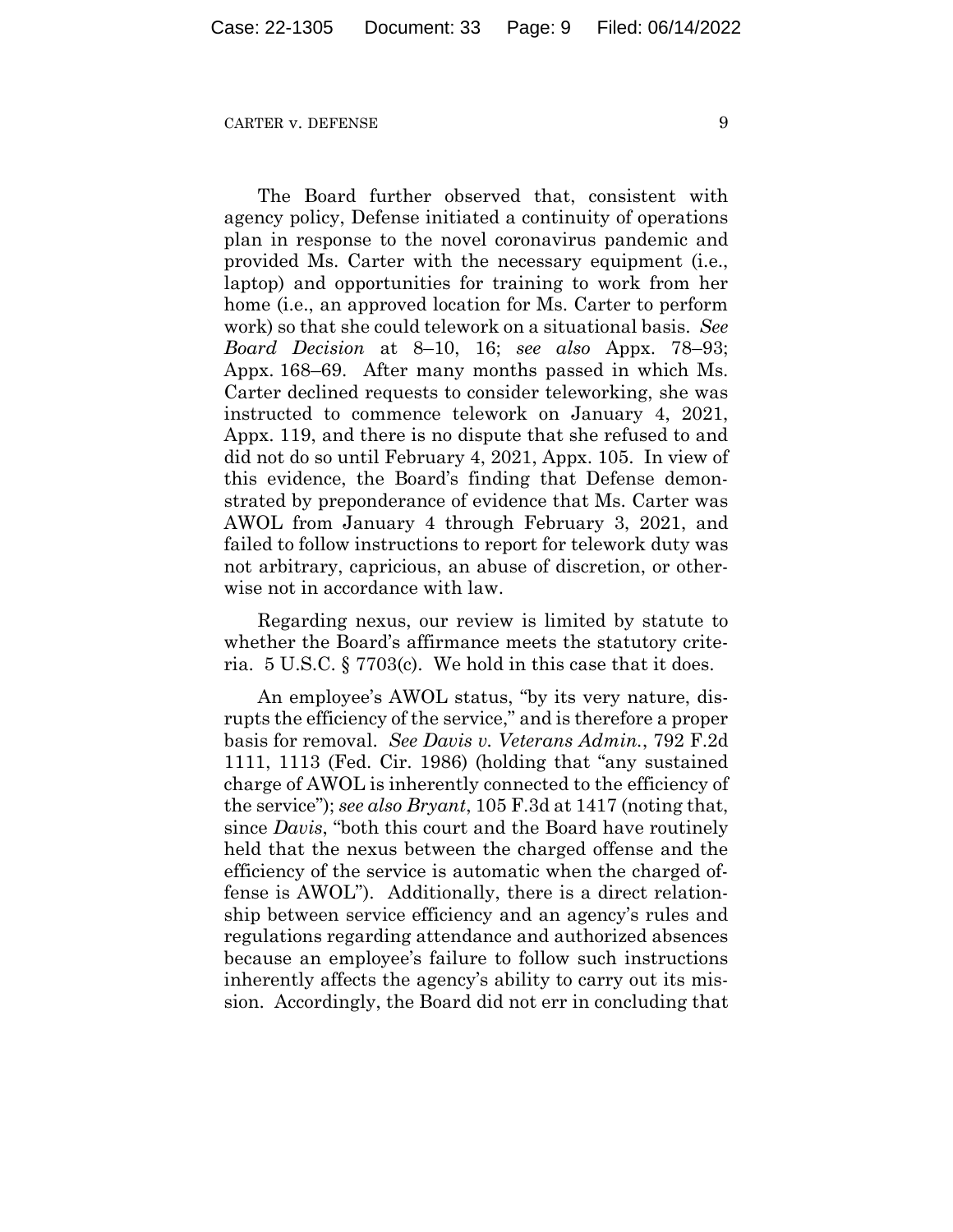Defense established the requisite nexus between Ms. Carter's AWOL and failure to follow actions and the efficiency of the service. *Board Decision* at 17.

Lastly, we are satisfied that the removal penalty selected by Defense, as affirmed by the Board, was supported by substantial evidence and was not an abuse of discretion or violation of law. The record in this case establishes that both Defense and the Board properly considered the relevant aggravating factors based on Ms. Carter's failure to report for telework duty and mitigating factors based on her prior, satisfactory performance record. *Board Decision* at 18–19; Appx. 226 (Defense's consideration of *Douglas* factors). Moreover, Defense specifically "considered the consistency of the penalty with that imposed upon other employees for the same offense and the adequacy of alternative sanctions to deter future misconduct," noting that "[o]ther employees have been removed for AWOL and Failure or Delay in Carrying Out Written Regulations, Orders, Rules, Procedures, or Instructions." Appx. 226. In view of this evidence, we cannot say that the Ms. Carter's removal is so "outrageously disproportionate" to the offense as to constitute an abuse of discretion or violation of law. *See Yeschick v. Dep't of Transp.*, 801 F.2d 383, 384–85 (Fed. Cir. 1986).

 $\overline{C}$ 

Ms. Carter also argues that Defense failed to provide advance notice of disciplinary action pursuant to 5 U.S.C.  $\S 7513(b)(1)$ . Pet. Br. at 6–7, 9–10, 15–16. We disagree.

Pursuant to  $\S 7513(b)(1)$ , "[a]n employee against whom an action is proposed is entitled to" *inter alia* "at least 30 days' advance written notice." Since Ms. Carter received Defense's Notice of Proposed Removal on April 7, 2021, Defense did not issue its final decision until May 24, 2021, and her removal was not effective until June 4, 2021, she received the required 30 days' advance notice. Appx. 214;